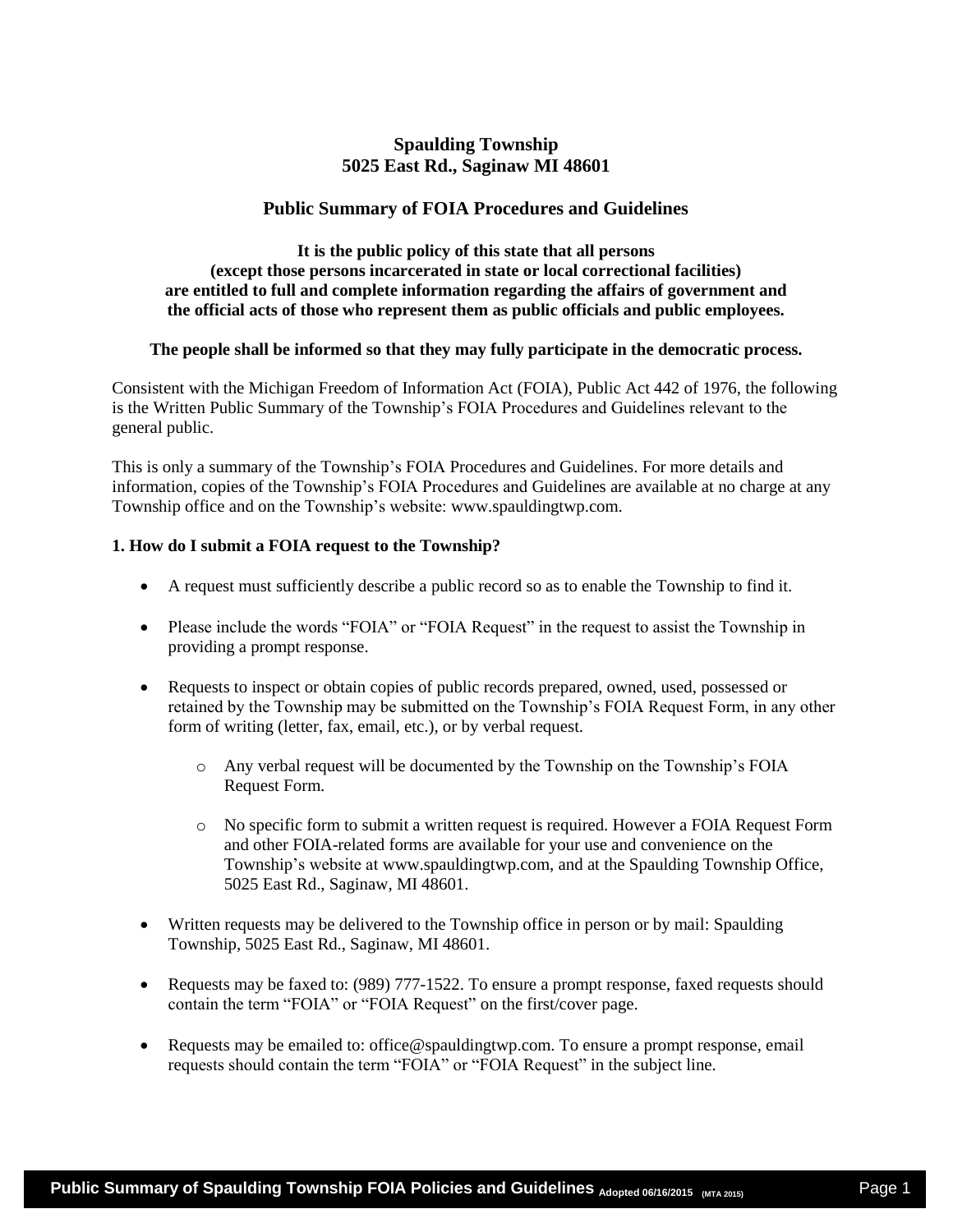### **2. What kind of response can I expect to my request?**

- Within 5 business days after receiving a FOIA request the Township will issue a response. If a request is received by fax or email, the request is deemed to have been received on the following business day. The Township will respond to your request in one of the following ways:
	- o Grant the request,
	- o Issue a written notice denying the request,
	- o Grant the request in part and issue a written notice denying in part the request,
	- o Issue a notice indicating that due to the nature of the request the Township needs an additional 10 business days to respond, or
	- o Issue a written notice indicating that the public record requested is available at no charge on the Township's website
- If the request is granted, or granted in part, the Township will ask that payment be made for the allowable fees associated with responding to the request before the public record is made available.
- If the cost of processing the request is expected to exceed \$50, or if you have not paid for a previously granted request, the Township will require a deposit before processing the request.

### **3. What are the Township's deposit requirements?**

- If the Township has made a good faith calculation that the total fee for processing the request will exceed \$50.00, the Township will require that you provide a deposit in the amount of 50% of the total estimated fee. When the Township requests the deposit, it will provide you a non-binding best efforts estimate of how long it will take to process the request after you have paid your deposit.
- If the Township receives a request from a person who has not paid the Township for copies of public records made in fulfillment of a previously granted written request, the Township will require a deposit of 100% of the estimated processing fee before it begins to search for the public record for any subsequent written request when **all** of the following conditions exist:
	- $\circ$  The final fee for the prior written request is not more than 105% of the estimated fee;
	- o The public records made available contained the information sought in the prior written request and remain in the Township's possession;
	- o The public records were made available to the individual, subject to payment, within the best effort time frame estimated by the Township to provide the records;
	- o Ninety (90) days have passed since the Township notified the individual in writing that the public records were available for pickup or mailing;
	- o The individual is unable to show proof of prior payment to the Township; and
	- o The Township has calculated an estimated detailed itemization that is the basis for the current written request's increased fee deposit.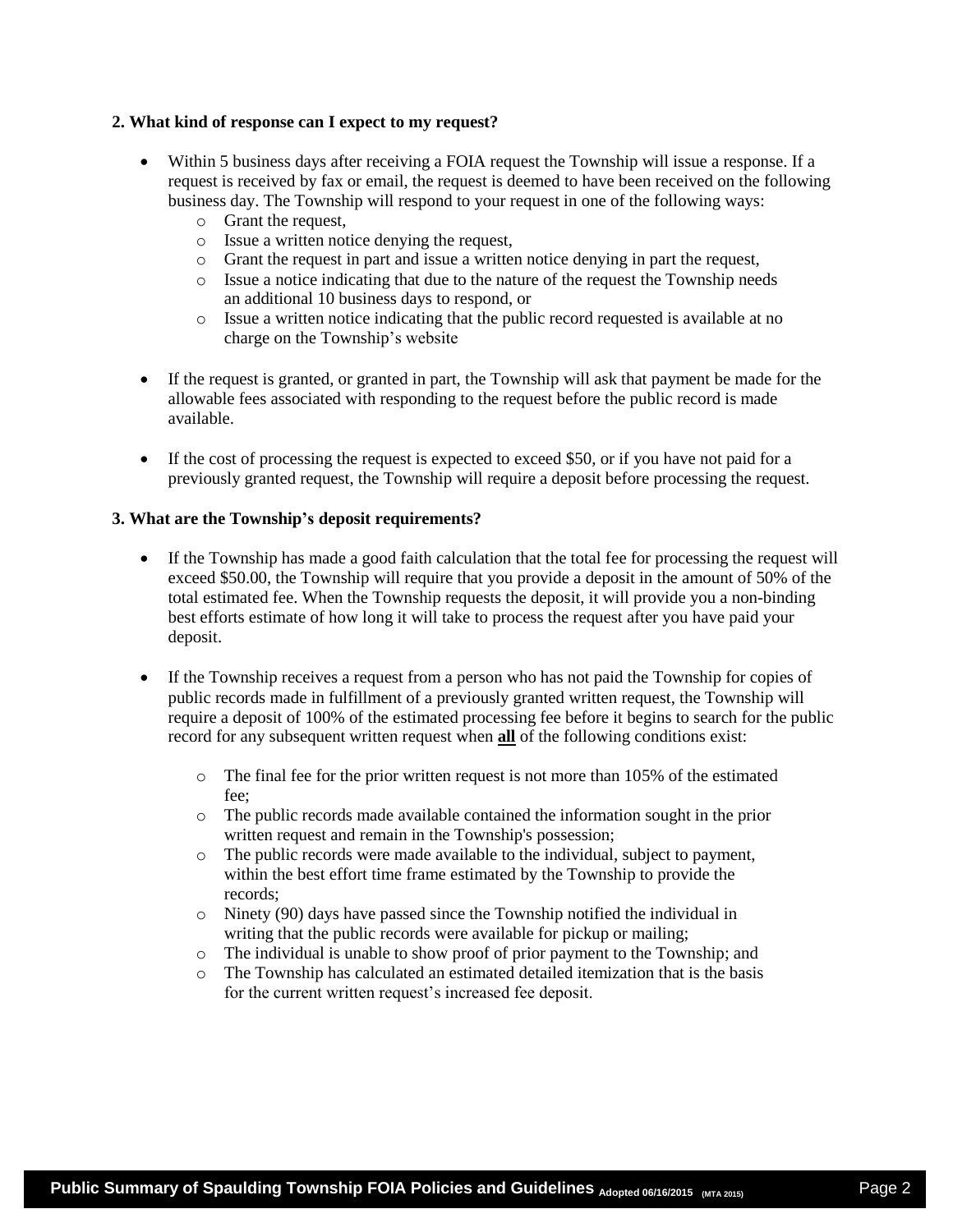- The Township will not require the 100% estimated fee deposit if any of the following apply:
	- o The person making the request is able to show proof of prior payment in full to the Township;
	- o The Township is subsequently paid in full for all applicable prior written requests; or
	- o Three hundred sixty five (365) days have passed since the person made the request for which full payment was not remitted to the Township.

## **4. How does the Township calculate FOIA processing fees?**

The Michigan FOIA statute permits the Township to charge for the following costs associated with processing a request:

- Labor costs associated with copying or duplication, which includes making paper copies, making digital copies, or transferring digital public records to non-paper physical media or through the Internet.
- Labor costs associated with searching for, locating and examining a requested public record, when failure to charge a fee will result in unreasonably high costs to the Township.
- Labor costs associated with a review of a record to separate and delete information exempt from disclosure, when failure to charge a fee will result in unreasonably high costs to the Township.
- The cost of copying or duplication, not including labor, of paper copies of public records. This may include the cost for copies of records already on the township's website if you ask for the township to make copies.
- The cost of computer discs, computer tapes or other digital or similar media when the requester asks for records in non-paper physical media. This may include the cost for copies of records already on the township's website if you ask for the township to make copies.
- The cost to mail or send a public record to a requestor.

## **Labor Costs**

- All labor costs will be estimated and charged in 15-minute increments, with all partial time increments rounded down. If the time involved is less than 15 minutes, there will be no charge.
- Labor costs will be charged at the hourly wage of the lowest-paid Township employee capable of doing the work in the specific fee category, regardless of who actually performs work.
- Labor costs will also include a charge to cover or partially cover the cost of fringe benefits. Township may add up to 50% to the applicable labor charge amount to cover or partially cover the cost of fringe benefits, but in no case may it exceed the actual cost of fringe benefits.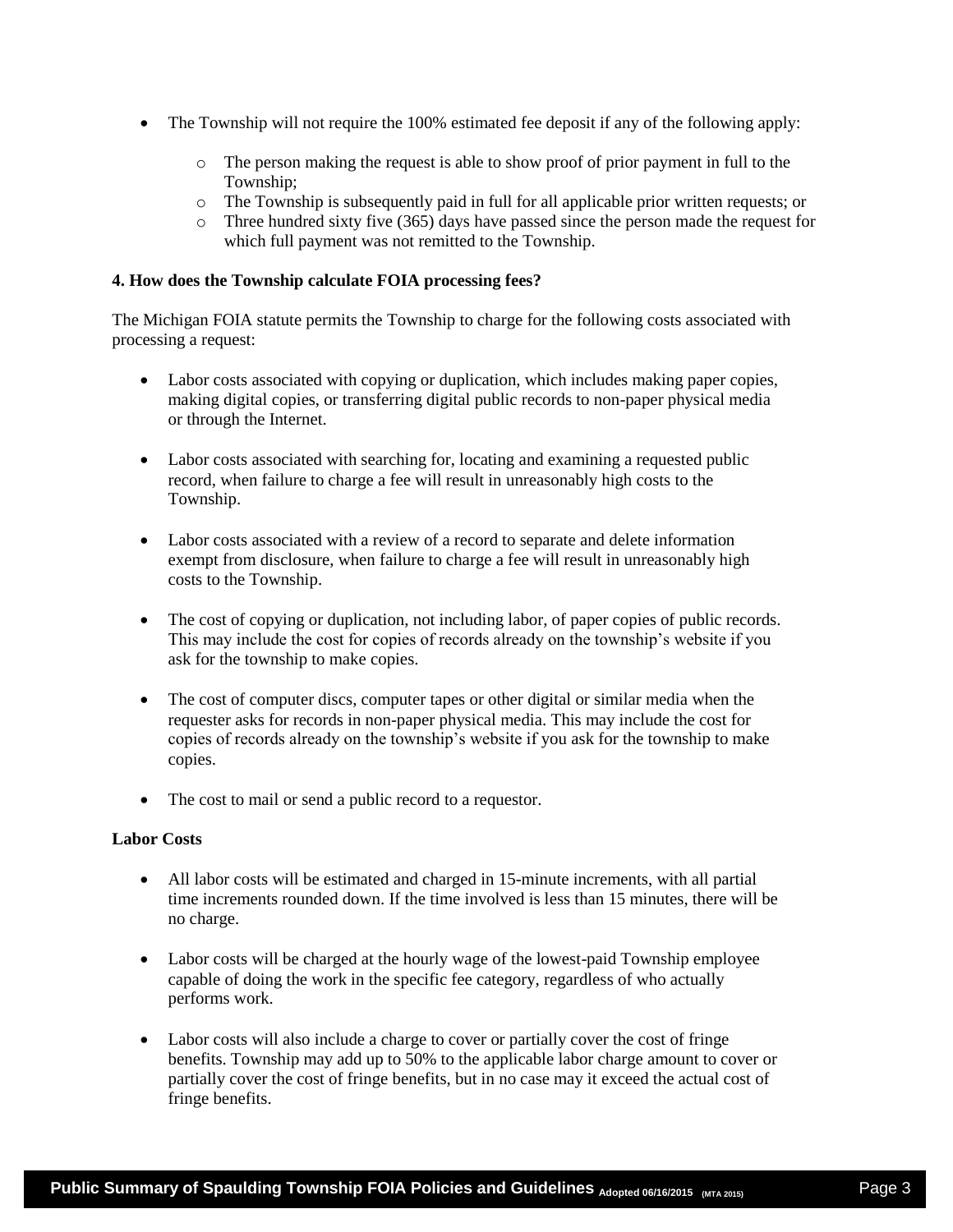- Overtime wages will not be included in labor costs unless agreed to by the requestor; overtime costs will not be used to calculate the fringe benefit cost.
- Contracted labor costs will be charged at the hourly rate of \$48.90 (6 times the state minimum hourly wage)

A labor cost will not be charged for the search, examination, review and the deletion and separation of exempt from nonexempt information unless failure to charge a fee would result in unreasonably high costs to the Township. Costs are unreasonably high when they are excessive and beyond the normal or usual amount for those services compared to the Township's usual FOIA requests, because of the nature of the request in the particular instance. The Township must specifically identify the nature of the unreasonably high costs in writing.

# **Copying and Duplication**

The Township must use the most economical method for making copies of public records, including using double-sided printing, if cost-saving and available.

# *Non-paper Copies on Physical Media*

- The cost for records provided on non-paper physical media, such as computer discs, computer tapes or other digital or similar media will be at the actual and most reasonably economical cost for the non-paper media.
- This cost will be charged only if the Township has the technological capability necessary to provide the public record in the requested non-paper physical media format.

## *Paper Copies*

- Paper copies of public records made on standard letter  $(8 \frac{1}{2} \times 11)$  or legal  $(8 \frac{1}{2} \times 14)$ sized paper will not exceed \$.10 per sheet of paper.
- Copies for non-standard sized sheets will paper will reflect the actual cost of reproduction.

## **Mailing Costs**

- The cost to mail public records will use a reasonably economical and justified means.
- The Township may charge for the least expensive form of postal delivery confirmation.
- No cost will be made for expedited shipping or insurance unless you request it.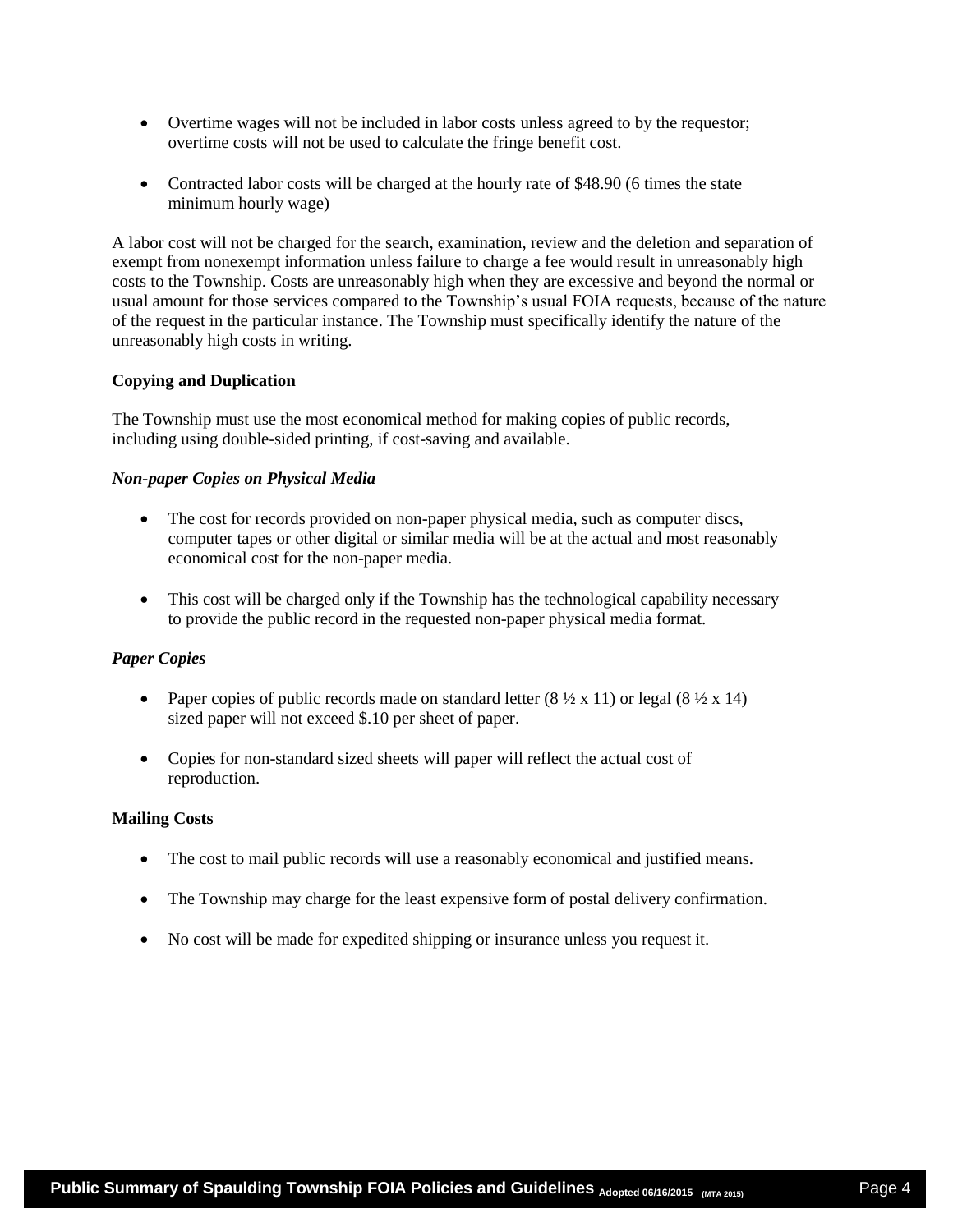# **Waiver of Fees**

The cost of the search for and copying of a public record may be waived or reduced if in the sole judgment of the FOIA Coordinator a waiver or reduced fee is in the public interest because it can be considered as primarily benefitting the general public. The township board may identify specific records or types of records it deems should be made available for no charge or at a reduced cost.

# **5. How do I qualify for an indigence discount on the fee?**

The Township will discount the first \$20.00 of fees for a request if you submit an affidavit stating that you are:

- Indigent and receiving specific public assistance; or
- If not receiving public assistance, stating facts demonstrating an inability to pay because of indigence.

You are **not** eligible to receive the \$20.00 discount if you:

- Have previously received discounted copies of public records from the Township twice during the calendar year; or
- Are requesting information on behalf of other persons who are offering or providing payment to you to make the request.

An affidavit is a sworn statement. For your convenience, the Township has provided an Affidavit of Indigence for the waiver of FOIA fees on the back of the Township FOIA Request Form, which is available on the Township's website: www.spauldingtwp.com.

## **6. May a nonprofit organization receive a discount on the fee?**

A nonprofit organization advocating for developmentally disabled or mentally ill individuals that is formally designated by the state to carry out activities under subtitle C of the federal developmental disabilities assistance and bill of rights act of 2000, Public Law 106-402, and the protection and advocacy for individuals with mental illness act, Public Law 99-319, may receive a \$20.00 discount if the request meets all of the following requirements in the Act:

- o Is made directly on behalf of the organization or its clients.
- o Is made for a reason wholly consistent with the mission and provisions of those laws under section 931 of the mental health code, 1974 PA 258, MCL 330.1931.
- o Is accompanied by documentation of its designation by the state, if requested by the public body.